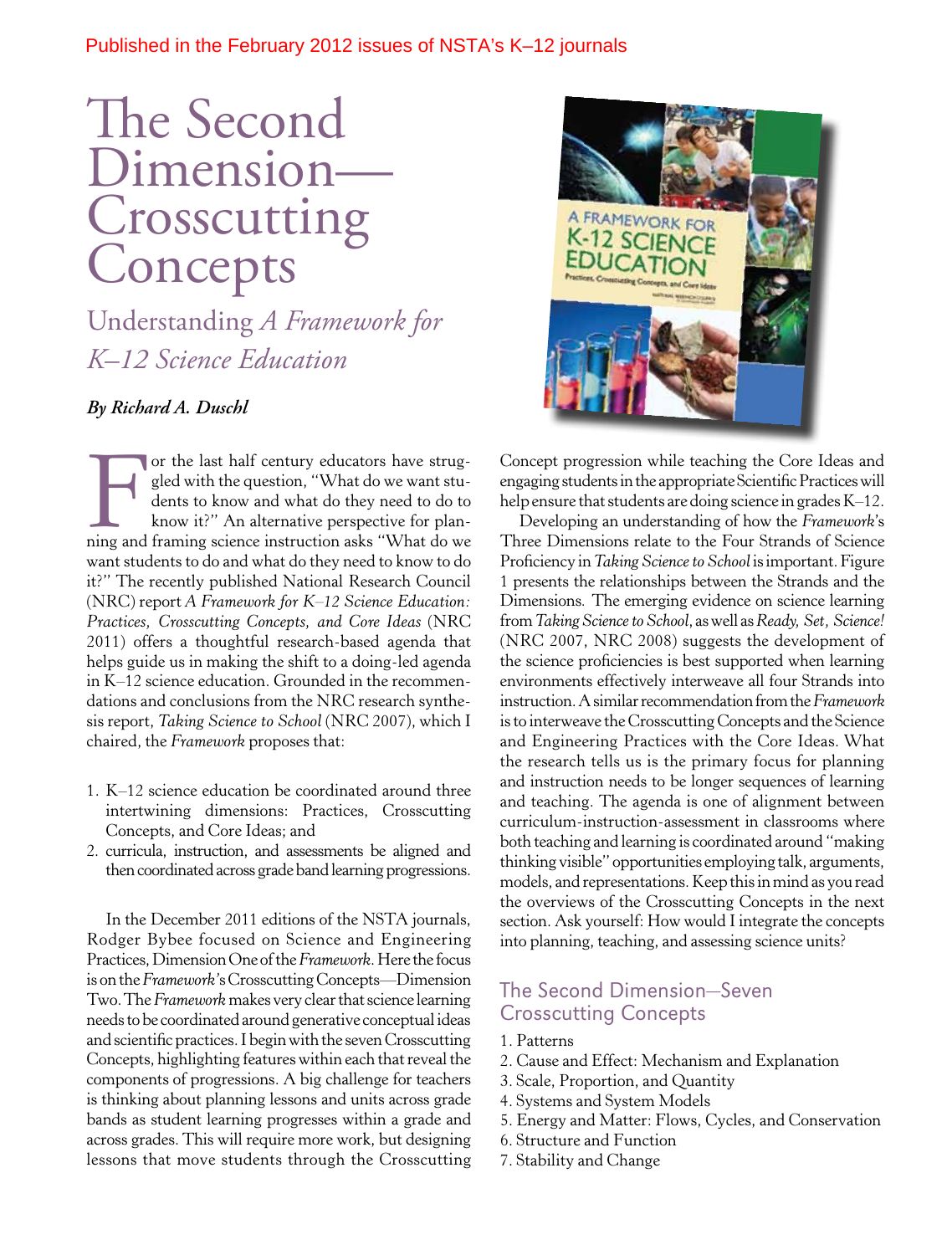## Figure 1

## Relationship of Strands and Dimensions (NRC 2011, p. 10-29)

| <b>Strands from Taking</b><br><b>Science to School</b>                                                                                               | <b>Dimensions in</b><br><b>Framework</b>                    | <b>How the Framework is Designed to</b><br><b>Deliver on theCommitment in the Strand</b>                                                                                                                                                                                                                                                                                                                                                                                |
|------------------------------------------------------------------------------------------------------------------------------------------------------|-------------------------------------------------------------|-------------------------------------------------------------------------------------------------------------------------------------------------------------------------------------------------------------------------------------------------------------------------------------------------------------------------------------------------------------------------------------------------------------------------------------------------------------------------|
| 1. Knowing, using, and<br>interpreting scientific<br>explanations of the<br>natural world                                                            | • Disciplinary<br>core ideas,<br>• Crosscutting<br>concepts | Specify big ideas, not lists of facts:<br>• Core ideas in the framework are powerful<br>explanatory ideas, not a simple list of facts,<br>that help learners explain important aspects<br>of the natural world.<br>Many important ideas in science are cross-                                                                                                                                                                                                           |
|                                                                                                                                                      |                                                             | cutting, and learners should recognize and<br>use these explanatory ideas (e.g., systems)<br>across multiple scientific contexts.                                                                                                                                                                                                                                                                                                                                       |
| 2. Generating and evaluating<br>scientific evidence and<br>explanations<br>4. Participating productively<br>in scientific practices and<br>discourse | • Practices                                                 | Learning is defined as the combination of both<br>knowledge and practice, not separate content<br>and process learning goals:<br>• Core ideas in the framework are specified<br>not as explanations to be consumed by<br>learners. The performances combine core                                                                                                                                                                                                        |
|                                                                                                                                                      |                                                             | ideas and practices. The practices include<br>several methods for generating and using<br>evidence to develop, refine, and apply scientific<br>explanations to construct accounts of scientific<br>phenomena. Students learn and demonstrate<br>proficiency with core ideas by engaging in<br>these knowledge-building practices to explain<br>and make scientifically informed decisions<br>about the world.                                                           |
| 3. Understanding the nature<br>and development of scientific<br>knowledge                                                                            | • Practices,<br>• Crosscutting<br>concepts                  | Practices are defined as meaningful engagement<br>with disciplinary practices, not rote procedures:<br>· Practices are defined as meaningful<br>practices, in which learners are engaged in<br>building, refining, and applying scientific<br>knowledge, to understand the world, and<br>not as rote procedures or a ritualized<br>"scientific method."                                                                                                                 |
|                                                                                                                                                      |                                                             | Engaging in the practices requires being<br>$\bullet$<br>guided by understandings about why<br>scientific practices are done as they are-<br>what counts as a good explanation, what<br>counts as scientific evidence, how it differs<br>from other forms of evidence, and so on.<br>These understandings are represented<br>in the nature of the practices and in<br>crosscutting concepts about how scientific<br>knowledge is developed that guide the<br>practices. |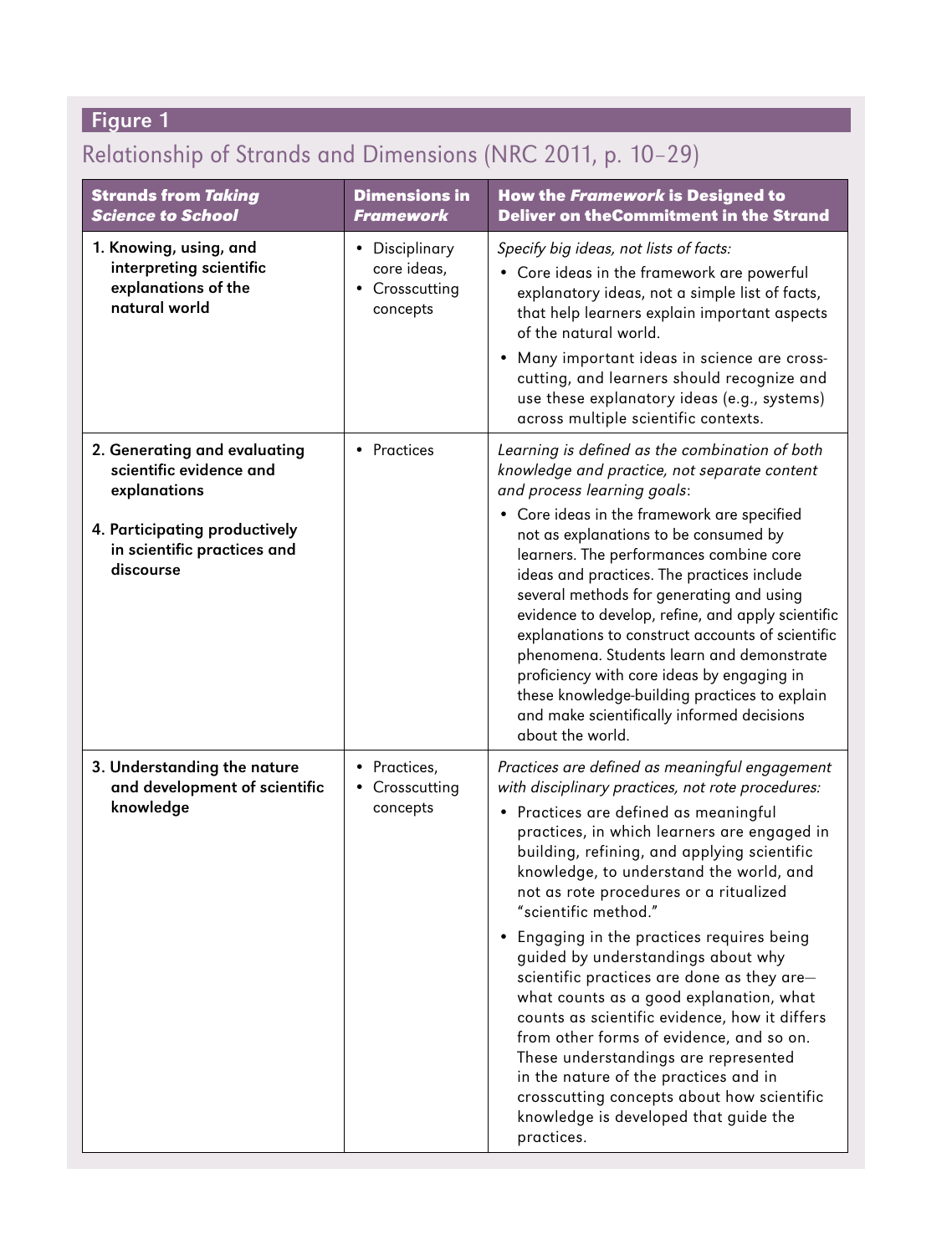Look familiar? The set of Crosscutting Concepts Figure 2 in the *Framework* is similar to "unifying concepts and processes" in the *National Science Education Standards* (NRC 1996*)*, "common themes" in *Science for All Americans* (AAAS 1989*),* and "unifying concepts" in *Science: College Board Standards for College Success* (College Board 2009) (see Figure 2). Regardless of the labels used in these documents, each stresses, like the *Framework,* the importance that "students develop a cumulative, coherent, and usable understanding of science and engineering." (p. 4-1) The Crosscutting Concepts are the themes

# Disciplinary bridging concepts.

| <b>NSES unifying concepts</b>                                                                                                                                                    | <b>AAAS common themes</b>                                                                                                                                                                                                                                                                          | <b>CB unifying concepts</b>                                                                                                                                                               |
|----------------------------------------------------------------------------------------------------------------------------------------------------------------------------------|----------------------------------------------------------------------------------------------------------------------------------------------------------------------------------------------------------------------------------------------------------------------------------------------------|-------------------------------------------------------------------------------------------------------------------------------------------------------------------------------------------|
| • Systems, Order, and<br>Organization<br>• Evidence, Models, and<br>Explanation<br>• Change, Constancy, and<br>Measurement<br>• Evolution and Equilibrium<br>• Form and Function | • Systems<br>Models: Physical,<br>Conceptual,<br>Mathematical<br><b>Constancy and Change</b><br>$\bullet$<br>Constancy<br>Stability and Equilibrium,<br>Conservation, Symmetry<br>• Patterns of Change<br>• Trends, Cycles, Chaos<br>Fvolution<br>• Possibilities, Rates,<br>Interactions<br>Scale | Evolution<br>$\bullet$<br>$\bullet$ Scale<br>• Equilibrium<br><b>Matter and Energy</b><br>Interaction<br>Form and Function<br>Models as Explanations,<br>Evidence, and<br>Representations |

or concepts that bridge the engineering, physical, life and Earth/space sciences; in this sense they represent knowledge about science or science as a way of knowing. As such, the Crosscutting Concepts are very important for addressing the science literacy goals.

The frst two concepts are "fundamental to the nature of science: that observed *patterns* can be explained and that science investigates *cause-and-effect* relationships by seeking the mechanisms that underlie them. The next concept—*scale, proportion, and quantity*—concerns the sizes of things and the mathematical relationships among disparate elements. The next four concepts—*systems and system models, energy and matter, structure and function, and stability and change*—are interrelated in that the frst is illuminated by the other three. Each concept also stands alone as one that occurs in virtually all areas of science and is an important consideration for engineered systems as well." (NRC 2011, p. 4-2)

### Progressions for Teaching Grades K–12

The *Framework* presents each Crosscutting Concept in two sections, a description followed by a synopsis statement that outlines the developmental features of increasingly sophisticated enactments by pupils. The statements below are from the Crosscutting Concepts Chapter of the *Framework.* The grade band progression descriptions are representative and are not fxed; any one may begin sooner or later according to the development, experiences, and conceptual understandings of the students.

- 1. Patterns. Observed patterns of forms and events guide organization and classification, and they prompt questions about relationships and the factors that influence them.
- K–2 Pattern recognition occurs before children enter school. Develop ways to record patterns they observe. Engage pupils in describing and predicting patterns focusing on similarities and differences of characteristics and attributes.
- 3–5 Classifcations should become more detailed and scientific. Students should begin to analyze patterns in rates of change.
- 6–8 Students begin to relate patterns to microscopic and atomic-level structures.
- 9–12 Observe and recognize different patterns occurring at different scales within a system. Classifications at one scale may need revisions at other scales.
- 2. Cause and efect: Mechanism and explanation. Events have causes, sometimes simple, sometimes multifaceted. A major activity of science is investigating and explaining causal relationships and the mechanisms by which they are mediated. Such mechanisms can then be tested across given contexts and used to predict and explain events in new contexts.
- K-2 Children look for and analyze patterns in observations or in quantities of data. Begin to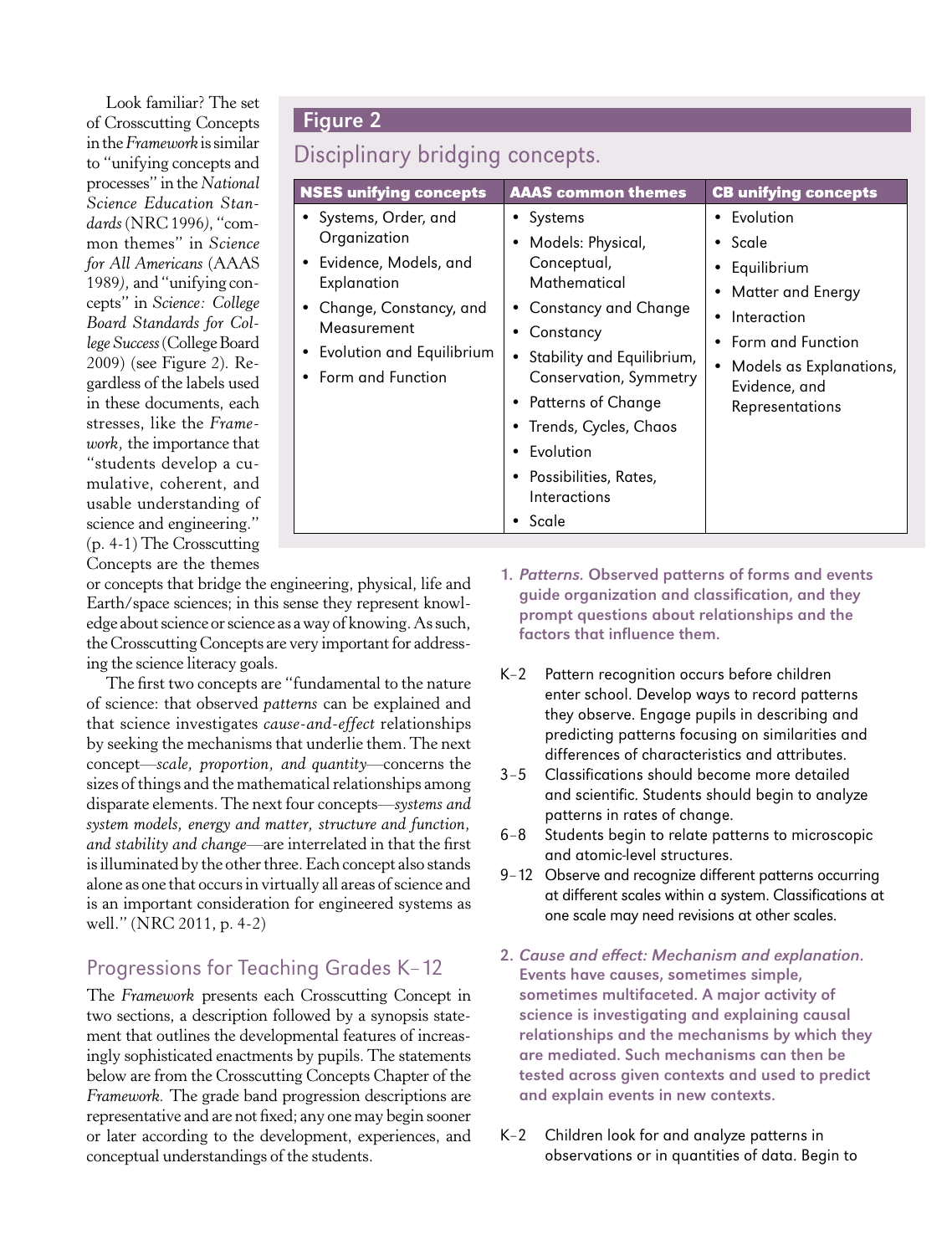consider what may be causing the patterns.

- 3-5 Students routinely ask about cause-effect relationships particularly, with unexpected results—how did that happen?
- 6–8 Engage in argumentation starting from students' own cause-effect explanations and compare to scientific theories that explain causal mechanisms.
- 9–12 Students argue from evidence when making a causal claim about an observed phenomenon.
- 3. Scale, proportion, and quantity. In considering phenomena, it is critical to recognize what is relevant at diferent measures of size, time, and energy and to recognize how changes in scale, proportion, or quantity afect a system's structure or performance.
- K–2 Begin with objects, space, and time related to their world using explicit scale models and maps. Discuss relative scales—fastest/slowest without reference to units of measurement. Begin to recognize proportional relationships with representations of counting, comparisons of amounts, measuring, and ordering of quantities.
- 3–5 Units of measurement are introduced in the context of length, building to an understanding of standard units. Extend understandings of scale and units to express quantities of weight, time, temperature, and other variables. Explore more sophisticated mathematical representations, e.g., construction and interpretation of data models and graphs.
- 6–8 Develop an understanding of estimation across scales and contexts. Use estimation in the examination of data. Ask if numerical results are reasonable. Develop a sense of powers of 10 scales and apply to phenomena. Apply algebraic thinking to examine scientific data and predict the effects changing one variable has on another.
- 9–12 Students acquire abilities to move back and forth between models at various scales and to recognize and apply more complex mathematical and statistical relationships in science.
- 4. Systems and system models. Defining the system under study—specifying its boundaries and making explicit a model of that system-provides tools for understanding and testing ideas that are applicable throughout science and engineering.
- K–2 Express thinking using drawings and diagrams and through written and oral descriptions. Describe objects and organisms by parts; note functions and relationships of parts. Modeling supports clarifying ideas and explanations.
- 3–5 Create plans; draw and write instructions to build something. Models begin to reveal invisible features of a system-interactions, energy flows, matter transfers. Modeling is a tool for students to gauge their own knowledge.
- 6–8 Mathematical ideas—ratios, graphs—are used as tools for building models. Align grade-level mathematics to incorporate relationships among variables and some analysis of the patterns therein. Modeling reveals problems or progress in their conceptions of systems.
- 9-12 Identify assumptions and approximations built into models. Discuss limitations to precision and reliabilities to predictions. Modeling using mathematical relationships provides opportunities to critique models and text and to refne design ideas.
- 5. Energy and matter: Flows, cycles, and conservation. Tracking fuxes of energy and matter into, out of, and within systems helps one understand the systems' possibilities and limitations.
- K–2 Focus is on basic attributes of matter in examining life and Earth systems. Energy is not developed at all at this grade band.
- 3–5 Macroscopic properties and states of matter, matter flows, and cycles are tracked only in terms of the weights of substances before and after a process occurs. Energy is introduced in general terms only.
- 6-8 Introduce role of energy transfers with flow of matter. Mass/weight distinctions and idea of atoms and their conservation are taught. Core ideas of matter and energy inform examining systems in life science, Earth and space science, and engineering contexts.
- 9-12 Fully develop energy transfers. Introduce nuclear substructure and conservation laws for nuclear processes.
- 6. Structure and function. The way in which an object or living thing is shaped and its substructure determine many of its properties and functions.
- K–2 Examine relationships of structure and function in accessible and visible natural and humanbuilt systems. Progress to understandings about the relationships of structure and mechanical functions (wheels, axles, gears).
- 3–5 Matter has a substructure that is related to properties of materials. Begin study of more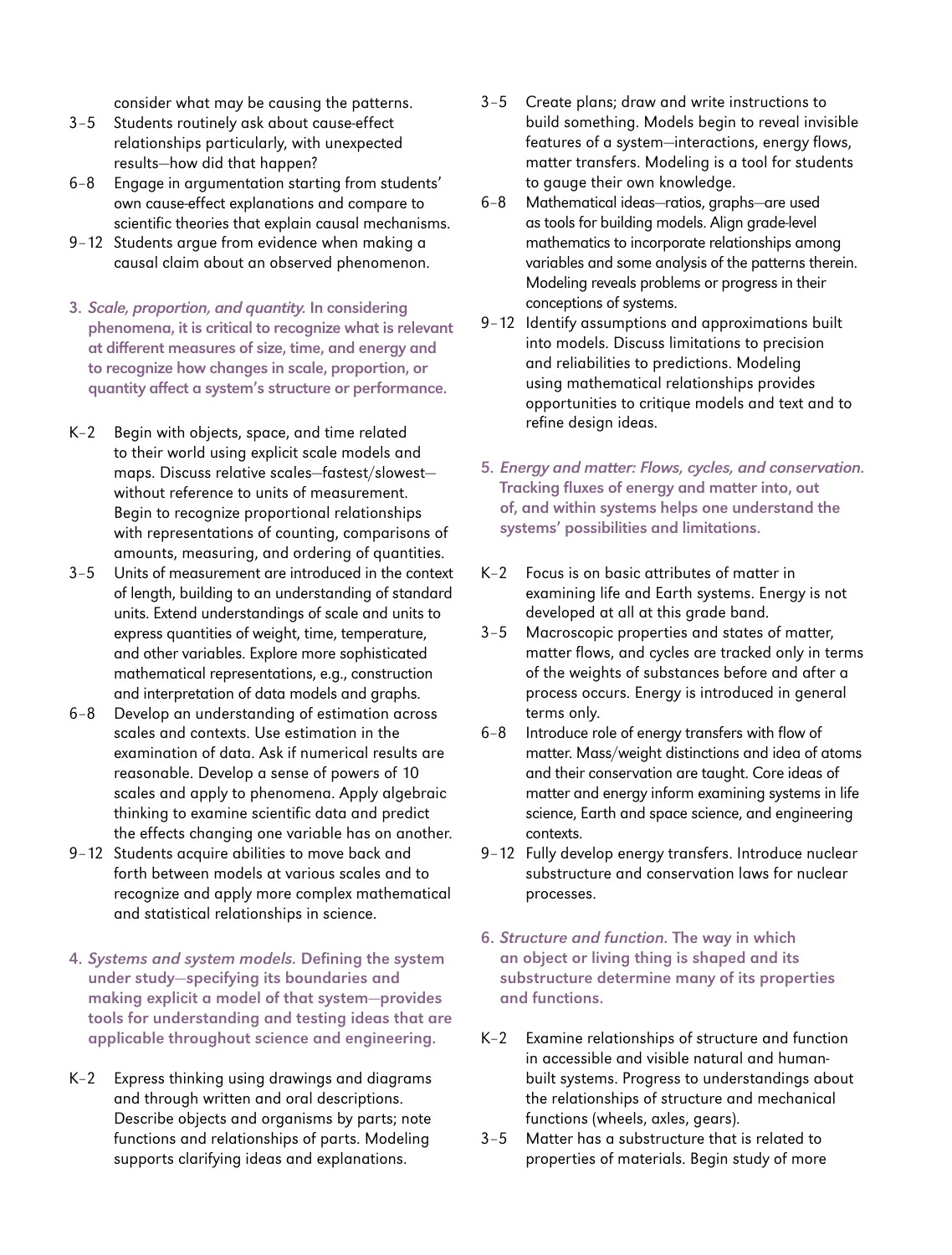complex systems by examining subsystems and the relationships of the parts to their functions.

- 6-8 Visualize, model, and apply understandings of structure and function to more complex and less easily observable systems and processes. The concept of matter having submicroscopic structures is related to properties of matter.
- 9-12 Apply the knowledge of structure and function when investigating unfamiliar phenomena; when building something or deciphering how a system works, begin with examining what it is made of and what shapes its parts take.
- 7. Stability and change. For natural and built systems alike, conditions of stability and determinants of rates of change or evolution of the system are critical elements of study.
- K–2 Children arrive to school having explored stability and change. Develop language for these concepts and apply across multiple examples. Help foster asking questions about why change both does and does not happen.
- 3–5 Explore explanations for regularities of a pattern over time or its variability. A good model for a system should demonstrate how stability and change are related and offer an explanation for both.
- 6–8 As understanding of matter progresses to the atomic scale, so too should models and explanations of stability and change. Begin to engage in more subtle or conditional situations and the need for feedback to maintain a system.
- 9-12 Students can model even more complex systems and attend to more subtle issues of stability and change. Examine the construction of historical explanations that account for the way things are today by modeling rates of change and conditions when systems are stable or change gradually, accounting for sudden changes, too.

The message from the *Framework* is that there are important interconnections between Crosscutting Concepts and Disciplinary Core Ideas. "Students' understandings of these crosscutting concepts should be reinforced by repeated use in the context of instruction in the disciplinary core ideas... the crosscutting concepts can provide a connective structure that supports students' understanding of sciences as disciplines and that facilitates their comprehension of the systems under study in particular disciplines" (p. 4–13). What this says is that the Crosscutting Concepts are to be embedded within and conjoined across coherent sequences of science instruction. The *Framework'*s three Dimensions—Science Practices, Crosscutting Concepts,

Core Ideas—send a clear message that science learning and instruction must not separate the knowing (concepts, ideas) from the doing (practices). Thus, the assessment strategies teachers adopt for pupils' understandings of and enactments with the seven Crosscutting Concepts must also conjoin the knowing and doing.

### Assessing Crosscutting Concept Learning With Learning Performances

The *Framework'*s three Dimensions represent a more integrated view of science learning that should refect and encourage science activity that approximates the practices of scientists. What that means for the Crosscutting Concepts is that assessment tasks should be cumulative across a grade band and contain many of the social and conceptual characteristics of what it means to "do" science; e.g., talk and arguments, modeling and representations. The assessments of Crosscutting Concepts would be less frequent; each term or annually there would be a performance assessment task that would reveal how students are enacting and using the three Dimensions. The majority of assessment tasks for Crosscutting Concepts will be constructed-response and performance assessments. If the goal is to gauge students' enactments of Crosscutting Concepts when asked to ascertain patterns, generate mechanisms and explanations, distinguish between stability and change, provide scale representations, model data, and otherwise engage in various aspects of science practices, then the students must show evidence of "doing" science and of critiquing and communicating what was done.

The *Framework* provides teachers with an agreed upon set of curricular goals. The *Next Generation Science Standards* (*NGSS*) assessments will be in a "learning performances" format. For example, consider a task to explain how a smell travels through a room. It could be assessed using the grade band information described in section 5, Energy and Matter: Flow, Cycles, and Conservation. The expectation is for students to use some conceptual knowledge (e.g., states of matter) with a practice (e.g., modeling) to develop a mechanism (gas/particle diffusion) that explains the odor's movement. What a teacher is seeking is evidence that students are developing a model of matter made of particles. Related tasks could be mechanisms for the diffusion of a colored dye in water, the separation of sediments in water, or the role of limiting factors in an ecosystem or chemical reaction. The tasks can be gathered over the grade band to develop a portfolio of evidence about students' understandings and enactments of Crosscutting Concepts.

### **Summary**

The inclusion of Crosscutting Concepts in the *Framework* continues a 50-year history in U.S. science educa